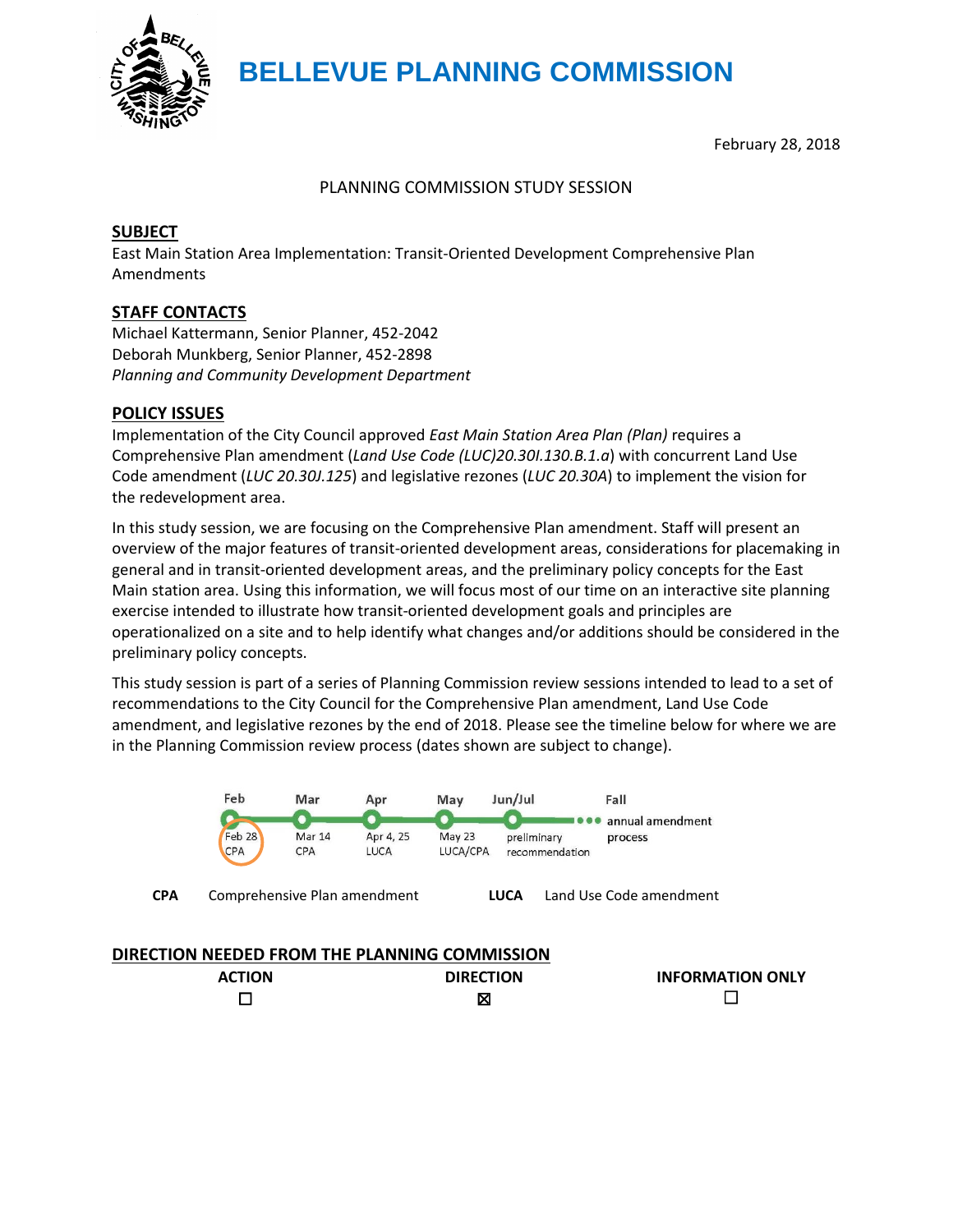# **BACKGROUND/ANALYSIS**

# **What is Transit-Oriented Development?**

The term 'transit -oriented development' means development that first and foremost seeks to optimize the benefits of transit investment. Transit-oriented development is commonly defined as the practice of creating compact, walkable, pedestrian-oriented, mixed-use communities centered around fixed transit stations providing high quality transit service.

A primary goal is to maximize the amount of residential, employment and recreational activities within easy walking distance to public transportation services, thereby increasing the use of transit and reducing the need for driving. For example, a person who lives in a transit-oriented development but works elsewhere can take transit to and from work and can also easily walk to retail stores and services, such as grocery and dry cleaners within the transit-oriented development area. This mix and intensity of uses with close and easy access to transit can significantly reduce the number of vehicle trips compared to more traditional development.

# **Placemaking**

This section provides an overview of general and transit-oriented development-specific design characteristics. At the study session, we will discuss these further, look at some examples and use these concepts in a site planning exercise.

#### *Elements of Place*

Placemaking is grounded in the idea of building cities for people, emphasizing the importance of lively social and cultural neighborhoods and inviting public spaces. Kevin Lynch, an American urban planner and author widely recognized for his research on how individuals perceive and navigate the urban landscape, paved the way for the modern understanding of placemaking. His book, *The Image of the City* (1960), describes the notion of legibility, which is defined as the extent to which the cityscape can be 'read,' allowing people to recognize and organize urban elements into a coherent pattern.

Lynch identifies five elements that influence the legibility of a place:

- 1. *paths*: routes along which people move throughout the city, such as streets, walkways, transit lines, canals, railways. For many people, these may be the predominant element in how they organize their understanding of the area;
- 2. *edges*: boundaries and breaks in continuity, such as shorelines, edges of development, walls. These are important in the role of holding generalized areas together;
- 3. *districts*: medium to large areas characterized by common traits and from which people can mentally enter or exit;
- 4. *nodes*: strategic focus points for orientation, including public squares, intersections, concentrations of uses or physical character; and
- 5. *landmarks*: external points of orientation, usually an easily identifiable physical object in the urban landscape, such as a building, sign, fountain or other recognizable feature.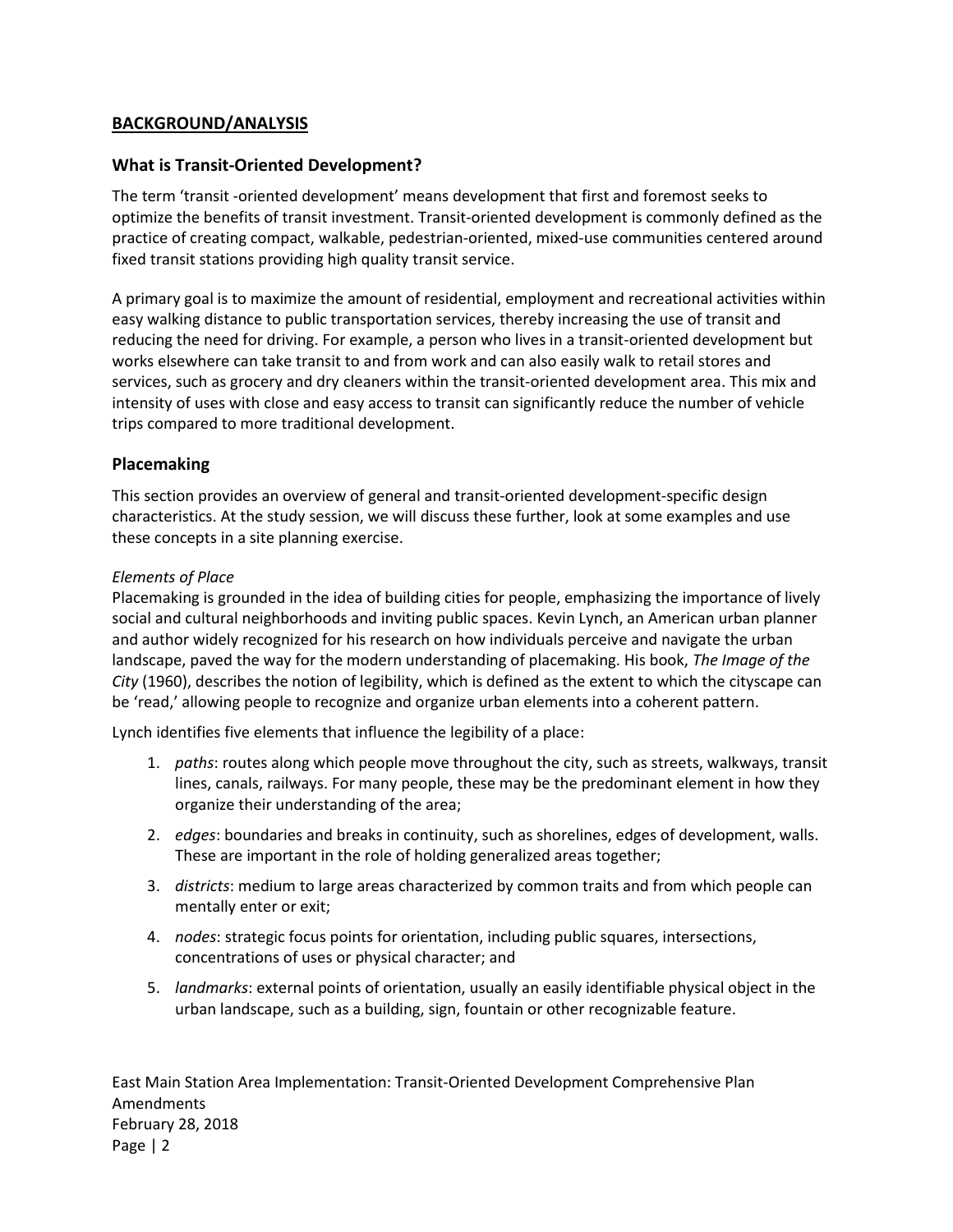#### *Placemaking in transit-oriented development*

In station area planning, the elements of place described by Kevin Lynch should be considered in conjunction with the unique needs and opportunities provided by transit-oriented development. The Transit Oriented Development Institute<sup>1</sup> has identified that, while densities, details, and design vary by project depending on many factors, some common characteristics are typically found in successful transit-oriented development districts. The following description of these common elements is adapted from the Institute's website.<sup>2</sup>

1. Proximity to a transit station

The essential heart of successful transit-oriented developments is proximity and access to a transit station providing high quality service. Transit-oriented development areas should be no more than a one-quarter to one-half mile from a station. This distance enables people to get to the station within a comfortable 5-10-minute walk.

2. High quality walking and bicycling routes

To encourage walking to and from the station, walk and bicycle routes should be safe, comfortable, and pleasant. Pedestrian routes that cross large areas of parking or parallel busy roads with little or no protection from traffic will discourage walking, even for short distances. Bicycle routes should be protected from automobile parking and secured bicycle parking should be provided at destinations.

3. Attractive public spaces

Public space around a station area should be pedestrian-friendly and welcoming to transit riders, residents and other visitors. A successful public space is easy to walk around in, provides comfortable places for sitting and incorporates shade and landscaping, attractive lighting, and amenities. Public spaces that feel welcoming and safe will promote transit use and successful transit-oriented development.

4. Complete mix of uses

A mix of residential and commercial uses in a compact development pattern creates day and night activity and forms the building blocks for complete communities. Uses that are physically and functionally integrated with direct pedestrian connections support walkability and a sense of activity, which in turn support successful transit-oriented development.

5. Human scale development

Buildings and spaces sized to make humans feel comfortable and safe is the starting point for walkable places. A compact, fine-grained network of sidewalks supporting a variety of shops and services adds interest and activity day and night. Buildings with active store fronts, lots of windows, and housing above with balconies add interest and life to a place.

6. Active ground-floor retail and restaurants

Ground-floor retail uses activate the sidewalk and give life to a block. A variety of store sizes with small shops and narrow store fronts in each block can add interest to the pedestrian

 $\overline{a}$ 

<sup>1</sup> The Transit-Oriented Development Institute is a national planning organization that brings together business and political leaders with experts in rail, urban design, sustainability and real estate development to advance knowledge sharing and TOD best practices. The Institute is a project of the US High Speed Rail Association. <sup>2</sup> <http://www.tod.org/placemaking.html>

East Main Station Area Implementation: Transit-Oriented Development Comprehensive Plan Amendments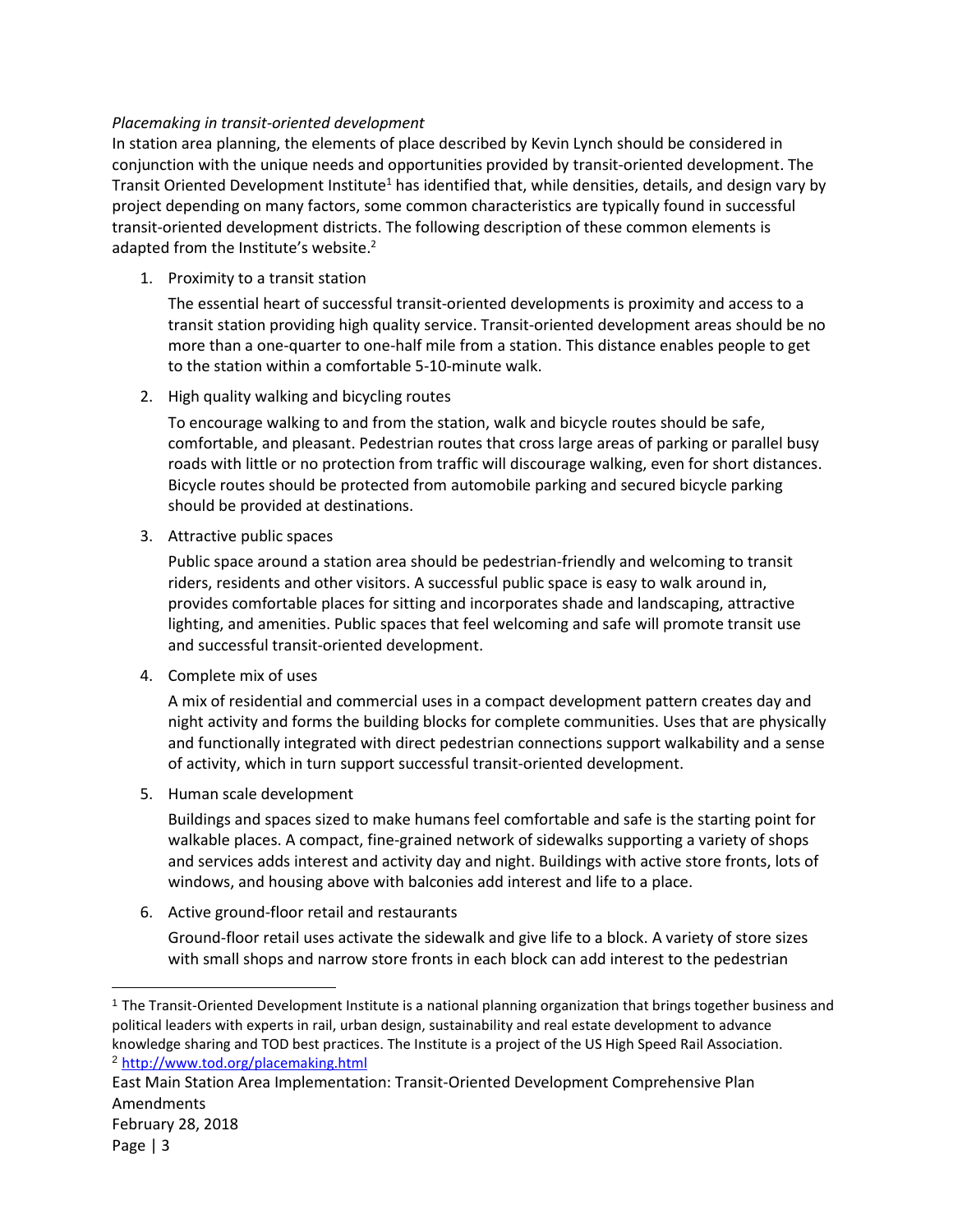experience. Similarly, sidewalk cafes can add unique vitality to any street, make a district more inviting and encourage more pedestrian activity. More activity also increases security with more "eyes on the street."

7. Tree lined streets

Trees provide a pleasant place to walk or relax in a public space, a sense of enclosure of street space and can enhance the visual character of most streets. Trees also provide a host of other functions including producing oxygen, providing shade, cooling the air, filtering out toxic pollutants, moderating winds, and absorbing rainwater.

8. Reduced and hidden parking

Studies show that people who live in transit-oriented development are more likely to use transit than people who live elsewhere in the region. The plans should acknowledge that people who live in the half-mile radius of a station are more likely to take transit and reduce parking standards. Screening the parking behind buildings, or wrapping parking structures with active uses helps create safe, appealing, walkable places.

# Preliminary goals and policies

Based on the vision and recommendations in the *Plan*, as well as guiding principles provided by the City Council and CAC, staff has prepared a preliminary vision and policy concepts for the East Main station area, included as Attachment A.

When fully developed, the goals and policies will be incorporated into the Southwest Bellevue Subarea Plan, Comprehensive Plan Volume 2. Additional policies related to transit-oriented development in general are also proposed for Comprehensive Plan Volume 1 and will be discussed at a future meeting.

Goals seek to optimize use of the East Main light rail transit station through compact mixed-use development; create a complete and connected transportation system; achieve a distinctive pedestrian-oriented character and lively public realm; create an attractive and functional open space system; and promote environmental sustainability. Each of these goals is supported by a set of policies that support implementing land use code amendments and collectively implement the vision for the East Main station area.

We will review the preliminary vision statement and policy concepts at the study session and test its usefulness as part of the site planning exercise.

# **OPTIONS**

This briefing is provided for Commission discussion and guidance on the preliminary policy concepts – no action is required.

#### **RECOMMENDATION**

This briefing is provided for Commission discussion and guidance on the preliminary policy concepts – no action is required.

# **ATTACHMENT(S)**

A. E. Main Station Area Draft Policy Direction

East Main Station Area Implementation: Transit-Oriented Development Comprehensive Plan Amendments February 28, 2018 Page | 4